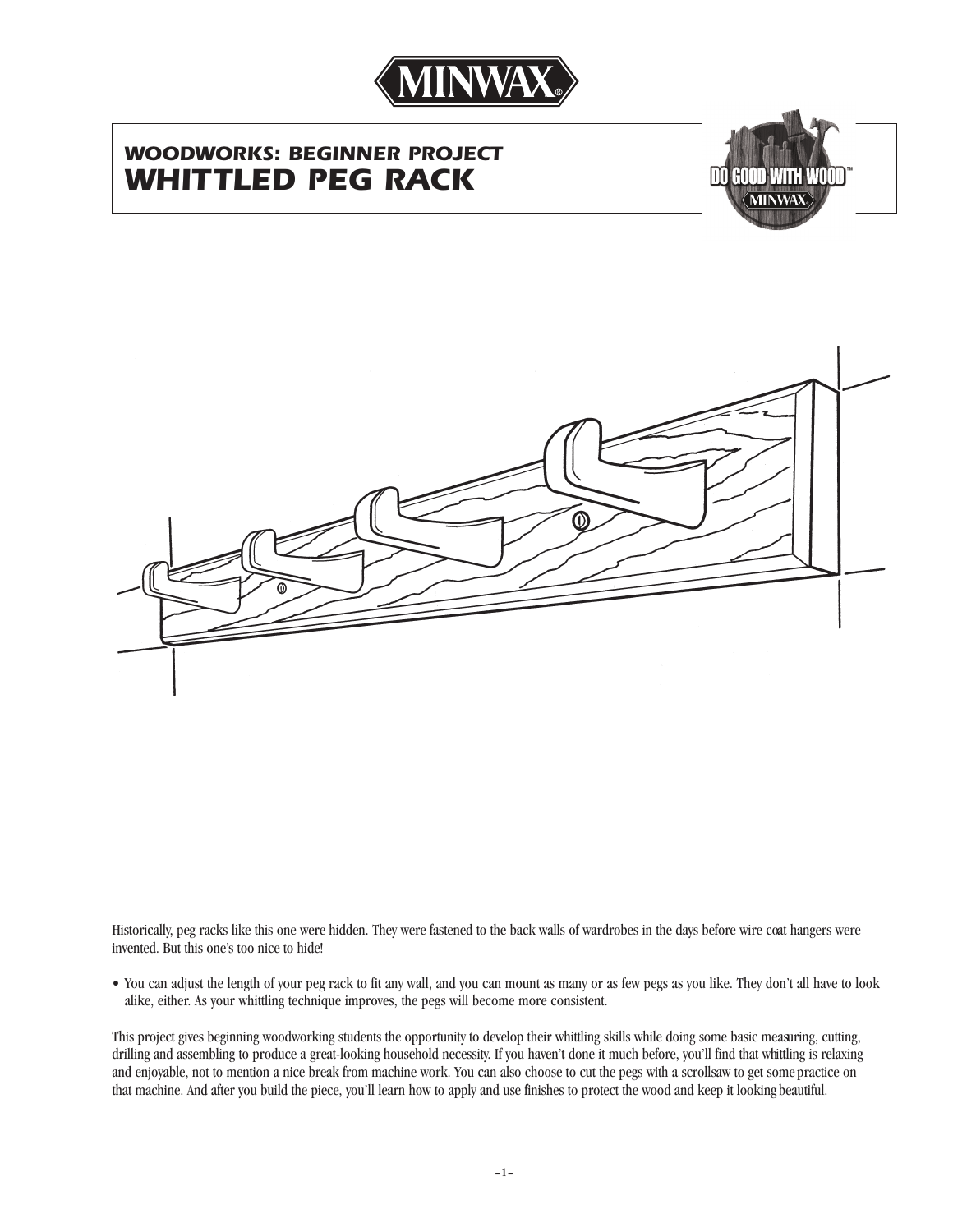### *TOOLS REQUIRED*

#### **Hand Tools**

- Whittling knife
- Block plane

#### **Power Tools**

- Drill or drill press with 1/2" drill bit
- Table saw
- Scrollsaw, stationary belt and drum sanders (for machine-made pegs)

#### **Miscellaneous**

- Pencil
- Safety glasses
- Carpenter's glue
- Sandpaper
- Clean, lint-free cloths
- Small square
- Woodcarver's glove
- Leather thumb guard
- 
- Fine (000) steel wool (for Polyshades®)
- Respirator
- Gloves for finishing
- Mineral spirits
- Water-filled metal container with tight-fitting lid
- Minwax® Wood Finish™ Stain Brush

### *SHOPPING LIST*

1x4 pine or other softwood (whittled pegs) or oak or other hardwood (machine-cut pegs). For a 4-peg rack, the backboard will be 20" long. For a longer rack, keep in mind that the pegs should be spaced at least 5" apart. Four pegs can be made from a 4" length of 1x6.

### *CUTTING LIST*

| Key | Pcs. Part                                                                    | <b>Size</b>         |
|-----|------------------------------------------------------------------------------|---------------------|
| A   | 2-3/4"-wide backboard<br>cut to desired length<br>(pegs are spaced 5" apart) | $3/4$ " thick       |
| B   | Peg blanks                                                                   | $9/16$ "x1"x 3-1/2" |

### *WOOD FINISHING PRODUCTS*

#### **Recommended Finish** Prep: Minwax® Pre-Stain Wood Conditioner Stain/ Minwax® PolyShades® Honey Finish: Pine (or any color you prefer) Satin or Gloss **Alternate Finish**  Prep: Minwax® Pre-Stain Wood Conditioner Stain: Minwax® Gel Stain Antique Maple (or your choice of Gel Stain colors) Finish: Minwax® Wipe-On Poly Satin or Gloss **Two-Tone Finish** Prep: Minwax® Water Based Pre-Stain Wood Conditioner Stain: Rack– Minwax® Water Based Wood Stain Deep Ocean (or a Minwax® Water-Based Wood Stain of your choice, available in 50 custom-mixed colors and a White Wash Pickling Stain.) Pegs– Minwax® Water Based Wood Stain Harvest Grain (or a Minwax® Water-Based Wood Stain of your choice, available in 50 custom-mixed colors and a White Wash Pickling Stain.) Finish: Minwax® Polycrylic® Protective Finish Satin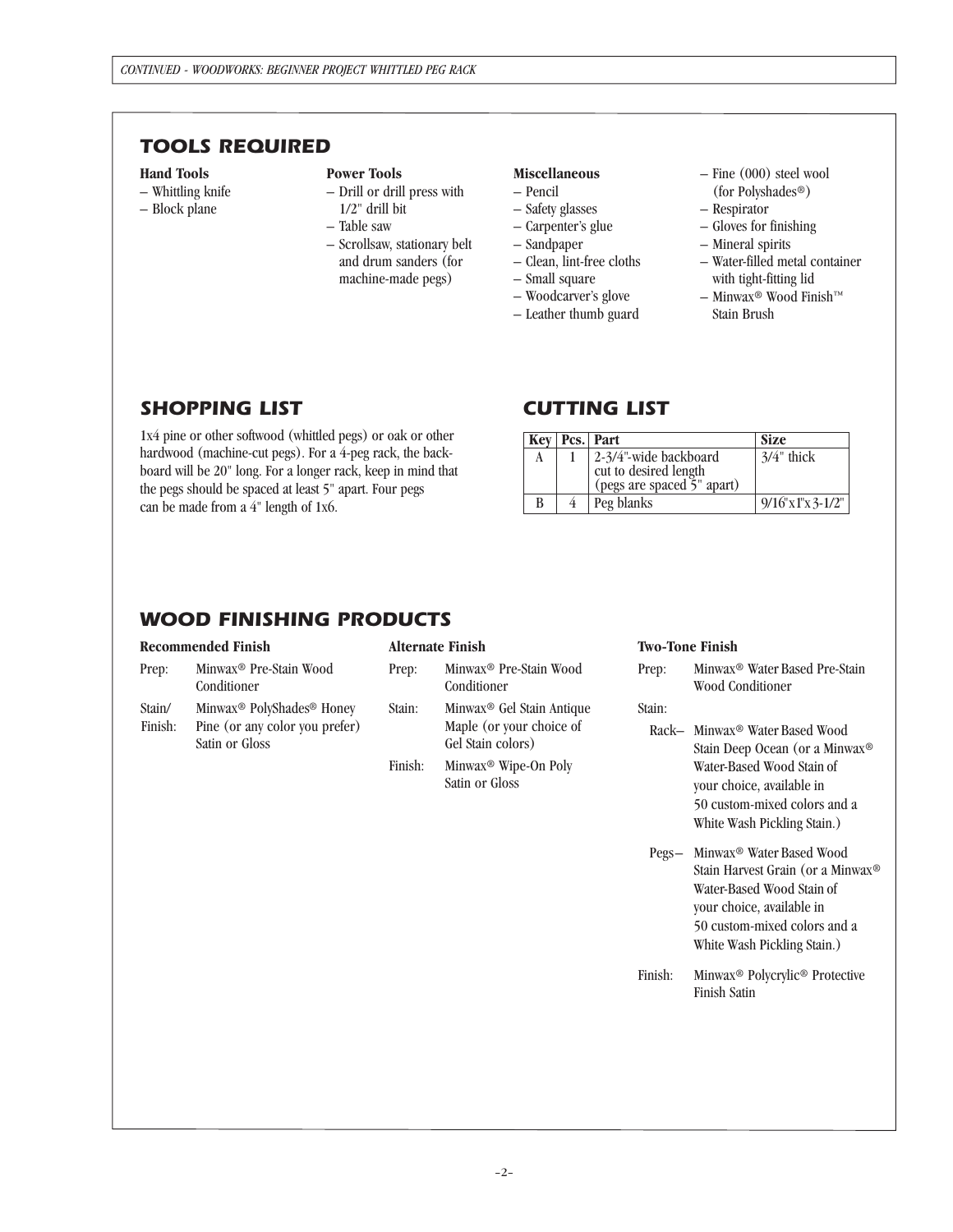### *BEFORE YOU BEGIN*

Good craftsmanship begins and ends with good work habits, so make the following steps part of your routine workshop practice. If you have any doubts or questions about how to proceed with a project, always discuss them with your shop instructor.

- Carefully and fully review plans and instructions before putting a tool to the project lumber.
- Work sensibly and safely. Wear safety goggles when doing work that creates flying chips and sawdust; wear the appropriate respirator whenever making sawdust or working with thinners or other solvents.
- At the end of every work session, clean up your shop area and put away all portable tools.

### *CUTTING AND ASSEMBLY PROCEDURE*

**1.** Using the measurements shown in Fig. B, make a template of the peg's profile on a piece of cardboard. Cut the peg blanks to the dimensions shown and transfer the profile onto both sides of a blank. Orient the grain so it runs roughly parallel to the bottom edge of the blank.

**2.** The only tool you need for whittling is a knife. Choose one that's comfortable; a big handle can give you more control. Make sure the blade is sharp so that you'll be able to make controlled cuts that are clean and smooth. Always wear a woodcarver's glove and a leather thumb guard to protect yourself.

*Woodworker's Tip: Practice on an extra blank. Whittling is like peeling a potato. You hold the piece of wood in your free hand, position the thumb of your whittling hand against the end of it, and draw the knife blade through the wood toward your thumb. Make deliberate, shallow cuts, applying just enough pressure to let the knife do its job. Don't make too deep a cut and don't force the knife. That knife is sharp!*

*You'll be able to tell which way the grain runs by how the knife cuts. Cutting with the grain is smooth and easy, and so is cutting across the grain, as long as you cut from the outer edges toward the center. However, cutting against the grain is likely to result in slips, tear-out and a rough result. When this happens, just turn the piece around so you can cut with the grain. Whittling is so easy that with just a little practice it will become second nature.*

**3.** Extend the shoulder lines of the peg's head and tail across the top of the blank, then cut squarely along the lines to establish the shoulders. Remove the waste above the tenon with a backsaw. If you're not whittling the pegs, set up the scrollsaw and proceed with the cutting. You can form the rounded shapes with a stationary belt sander and a drum sander.

**4.** If you are whittling, round the back end of the tenon blank with short, paring cuts until it just starts to fit a 1/2" test hole drilled in a scrap piece. Apply a little pressure and spin it to slightly crush the fibers of the unfinished part of the tenon. Remove the peg and pare the rest of the tenon to this mark. Test and pare as necessary for a snug fit.

**5.** Create the convex curve of the head by making shallow, flat cuts across the end grain. Work down from the top and up from the bottom toward the middle.

**6.** Cradle the blank in one hand and use a potato-peeling motion. Draw the knife through the wood to the stop cut at the shoulder. This is where a sharp, stiff blade is at its best. Work down by alternately chamfering (deeply beveling) the outer edges, then removing the center ridge until you reach the pattern lines. Finish the peg by chamfering all outer edges.

**7.** Cut the 2-3/4"-wide backboard to the desired length; you can make it as long as you want, keeping in mind that the holes for the pegs should be spaced at least 5" apart (Fig. A). Chamfer the edges with a block plane and then drill 1/2" holes centered 1-5/8" from the top edge. Drill holes between the outer two pegs on each end for attaching to a wall. Check the size of your fastener to determine the size of these holes. Sand the backboard smooth.

**8.** To install the pegs, apply glue around the insides of the holes with a slim wooden stick, then twist the pegs into place, making sure that their flat sides are perpendicular to the long dimension of the backboard. You can check this with a small square.

## *STAINING AND FINISHING*

*Woodworker's Tip: Though you may be tempted to cut short your sanding, preparation and application, don't do it. These tasks are very important steps in obtaining a high-quality finish. Remember, it is the finish, just as much as the fit and smoothness of the parts that will determine how people judge your craftsmanship. To ensure an excellent result, follow the steps below and also the instructions the manufacturers put on their products.*

### **FINISHING TIPS**

- Test the stains and finishes you are planning to use on scraps of wood. On the back of the scrap, mark the stain/finish combination and the type of wood. Allow all samples to dry thoroughly before making your final finish selection. Save your samples for quick reference on future projects.
- All stains and finishes must be allowed to dry thoroughly between coats. Remember that drying times can vary due to humidity and other climatic conditions.
- If you have some leftover stain or finish, wipe the can rim so that stain or finish in the rim won't dry out and prevent the lid from forming a tight seal.
- Brushes used for oil-based finishes must be cleaned with mineral spirits; for water-based products, such as Minwax® Water-Based Wood Stains or Minwax® Polycrylic® Protective Finish, clean brushes with warm water and soap.

**9.** Before staining and finishing, finish-sand all surfaces and ease all the edges. Wipe the piece down with a cloth dampened with mineral spirits. If you're building the rack with a softwood, such as pine, or a porous hardwood, like maple, you'll need to prepare it for staining with a coat of Minwax® Pre-Stain Wood Conditioner when using an oilbased stain or with Minwax® Water-Based Pre-Stain Wood Conditioner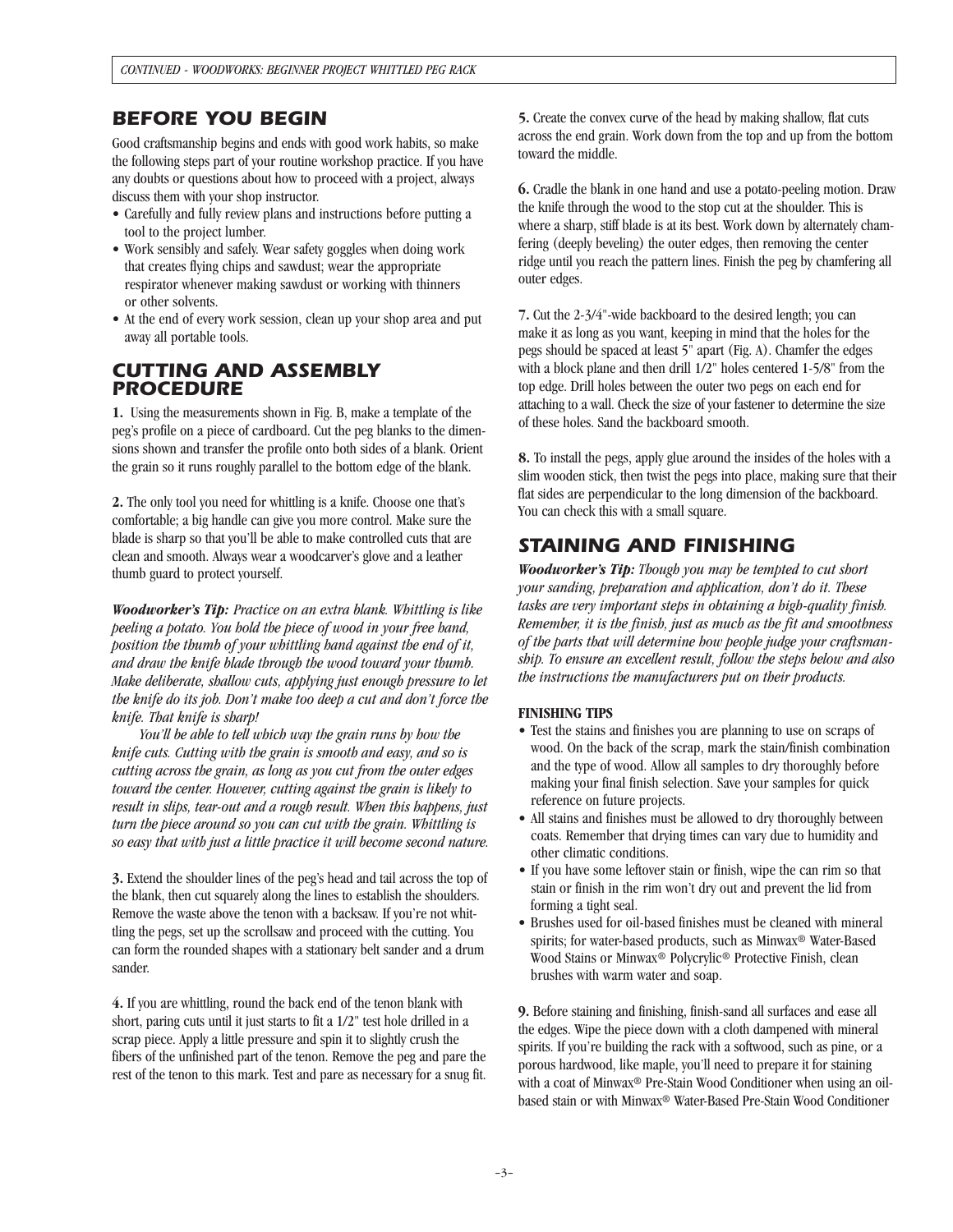if using a water-based stain. Applying the conditioner will help to ensure even absorption of stain and prevent blotchiness that can occur with some soft or porous woods. Simply brush the conditioner over all the wood and allow it to penetrate for 5 to 15 minutes. Then remove excess conditioner with a clean, dry cloth.

#### **Recommended Finish:**

**10.** After sanding the piece with 220-grit sandpaper using with-thegrain strokes, thoroughly wipe off with a clean, lint-free cloth. Apply Minwax® PolyShades® following the directions on the can. Use a natural bristle brush intended for use with polyurethane. Stir the can contents thoroughly before starting and periodically repeat the stirring during your work session. Allow the first coat to dry overnight.

11. Once PolyShades<sup>®</sup> is completely dry, lightly go over all surfaces with fine (000) steel wool or 220-grit sandpaper using with-the-grain strokes. Thoroughly wipe off all surfaces with a soft cloth. Apply a second coat of Polyshades® and set the piece aside to dry overnight.

**12.** If a third coat is desired for more color or increased protection, repeat step 11. Allow the finish to cure for several days before installing the rack.

#### **Alternate Finish:**

**13.** Prepare the wood as you did in step 9.

**14.** Apply the Minwax® Gel Stain using a natural bristle brush or a clean, lint-free cloth. Allow the Gel Stain to set for about 5 to 10 minutes, then wipe off any excess. Allow the stain to dry for 24 hours before applying the protective clear finish.

*Woodworker's Tip: When wiping off stain, make certain that your last wipe with the cloth goes with the grain of the wood.* 

**15.** Apply Minwax® Wipe-On Poly following the directions on the can. Use a clean, soft, lint-free cotton cloth. Allow the first coat to dry overnight.

**16.** The next day, sand all surfaces lightly with 220-grit sandpaper using with-the-grain strokes. Thoroughly wipe off all surfaces with a soft cloth. Apply a second coat of Wipe-On Poly and set the piece aside to dry overnight.

**17.** The next day, sand all surfaces lightly with 220-grit sandpaper. Thoroughly wipe off the piece with a soft cloth and apply the third and final coat of Wipe-On Poly. Allow the finish to cure for several days before installing the rack.

#### **Two-Tone Finish:**

**18.** Before applying Minwax® Water Based Wood Stain to a hardwood or softwood, apply Minwax® Water Based Pre-Stain Wood Conditioner following the directions on the can. After 1 to 5 minutes, wipe off all excess conditioner using a clean, lint-free cloth. Wait 15 to 30 minutes, then use 220-grit sandpaper to sand off any "whiskers" raised by the conditioner. Proceed to the staining within 2 hours.

**19.** Apply Minwax® Water-Based Wood Stain using either a nylon/ polyester brush or a soft cloth. Allow stain to penetrate no longer than 3 minutes. While stain is still wet, wipe off excess with a clean cloth that's been lightly dampened with stain using with-the-grain strokes. If a second coat is desired, allow the piece to dry for 2 hours before applying stain. Let the piece dry thoroughly before applying the protective clear finish.

*Woodworker's Tip: Minwax® Water Based Wood Stain is available in 50 custom-mixed colors and a White Wash Pickling Stain. This means that you are not limited to just traditional wood tones(pine, oak, walnut, etc.). Instead, you can pick and apply a color to complement the décor of the room in which the peg rack will hang. For this reason, make sure you look over all of the Minwax® stain color charts before making your final selection.*

**20.** After allowing the piece to dry thoroughly, apply Minwax® Polycrylic® Protective Finish following the directions on the can. Stir the contents of the can thoroughly before starting and periodically repeat the stirring during your work session.

**21.** Using a nylon/polyester brush, work a small area at a time to maintain a wet edge when applying the first coat. Work quickly and make the final strokes in each newly finished section using with-the-grain brushstrokes.

**22.** Allow the finish to dry a minimum of 2 hours. Then sand lightly with 220-grit sandpaper. Thoroughly wipe off all surfaces with a clean, soft cloth.

**23.** Repeat steps 20 and 21 to apply the second coat. Allow the finish to cure for about 1 to 2 days before installing the rack.

#### **PRODUCT SAFETY**

For your safety and the safety of those you work with, always read the safety warnings, which manufacturers print on their labels, and follow them to the letter. Typical safety advice and instructions will contain information such as the following:

**WARNING!** Removal of old paint by sanding, scraping or other means may generate dust or fumes that contain lead. Exposure to lead dust or fumes may cause brain damage or other adverse health effects, especially in children or pregnant women. Controlling exposure to lead or other hazardous substances requires the use of proper protective equipment, such as properly fitted respirator (NIOSH approved) and proper containment and cleanup. For more information, call the National Lead Information Center at 1-800-424-LEAD (in US) or contact your local health authority.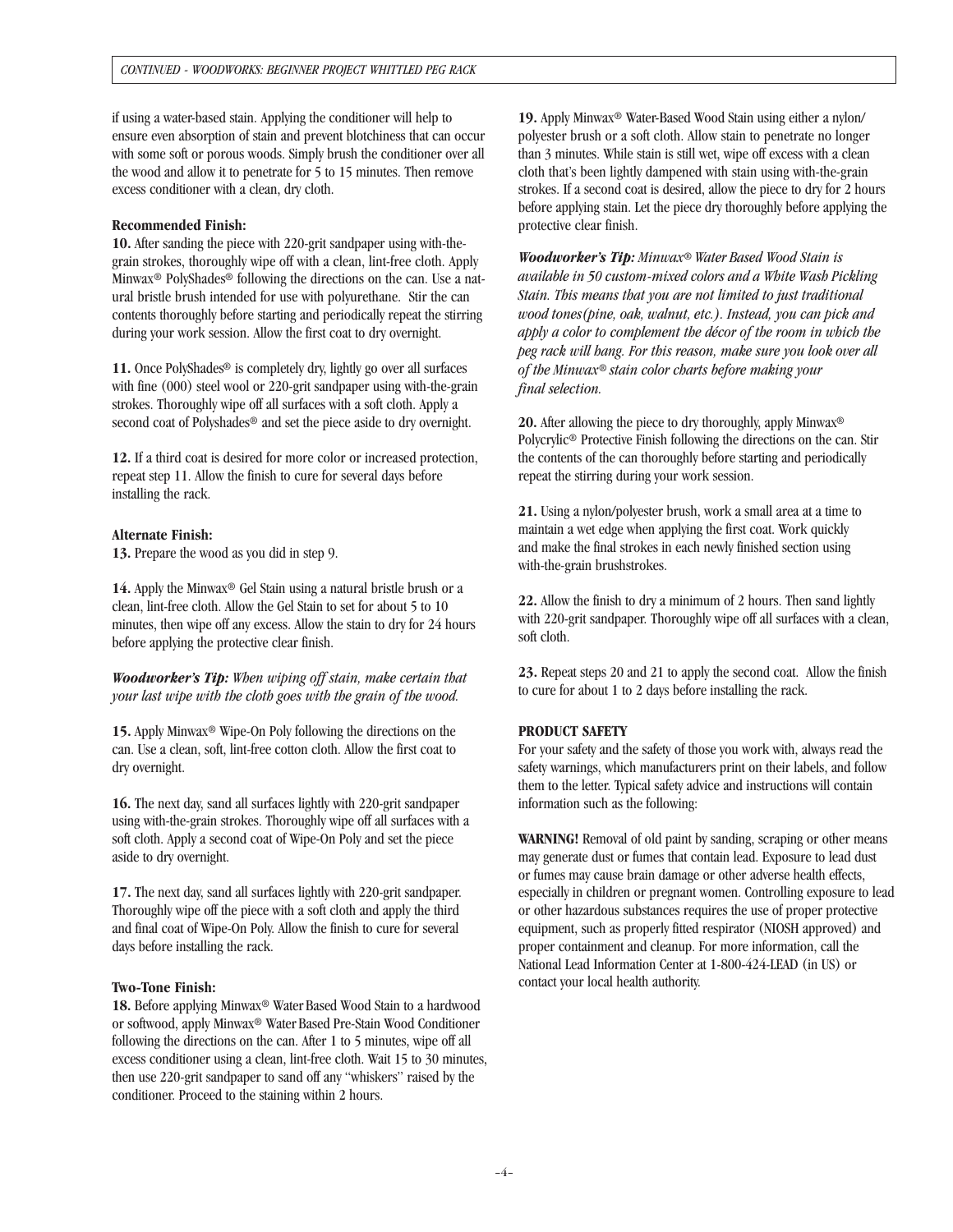**When using oil-based wood finishing products: CAUTIONS: CONTAINS ALIPHATIC HYDROCARBONS. Contents are COMBUSTIBLE.** Keep away from heat and open flame. **VAPOR HARMFUL**. Use only with adequate ventilation. To avoid overexposure, open windows and doors or use other means to ensure fresh air entry during application and drying. If you experience eye watering, headaches, or dizziness, increase fresh air, or wear respiratory protection (NIOSH approved) or leave the area. Avoid contact with eyes and skin. Wash hands after using. Keep container closed when not in use. Do not transfer contents to other containers for storage.

**FIRST AID:** In case of eye contact, flush thoroughly with large amounts of water for 15 minutes and get medical attention. For skin contact, wash thoroughly with soap and water. In case of respiratory difficulty, provide fresh air and call physician. If swallowed, call Poison Control Center, hospital emergency room, or physician immediately.

**NOTICE:** Reports have associated repeated and prolonged occupational exposure to solvents with permanent brain and nervous system damage. Intentional misuse by deliberately concentrating and inhaling contents may be harmful or fatal.

**WARNING:** This product contains a chemical known to the State of California to cause cancer and birth defects or other reproductive harm.

### **DO NOT TAKE INTERNALLY. KEEP OUT OF REACH OF CHILDREN.**

#### **When using water-based wood finishing products:**

**CAUTIONS:** Use Only With Adequate Ventilation. To avoid overexposure, open windows and doors or use other means to ensure fresh air entry during application and drying. If you experience eye watering, headaches, or dizziness, increase fresh air, or wear respiratory protection (NIOSH approved) or leave the area. Avoid contact with eyes and skin. Wash hands after using. Keep container closed when not in use. Do not transfer contents to other containers for storage. FIRST AID: In case of eye contact, flush thoroughly with large amounts of water. Get medical attention if irritation persists. If swallowed, get medical attention immediately.

**WARNING:** Contains Alkyl propanols, ethylene glycol, n-methyl pyrrolidone. **VAPOR HARMFUL.** Use only with adequate ventilation. To avoid overexposure, open windows and doors or use other means to ensure fresh air entry during application and drying. If you experience eye watering, headaches, or dizziness, increase fresh air, or wear respiratory protection (NIOSH approved) or leave the area. Avoid contact with eyes and skin. Wash hands after using. Keep container closed when not in use. Do not transfer contents to other containers for storage.

#### **DO NOT TAKE INTERNALLY.**

**FIRST AID:** In case of eye contact, flush thoroughly with large amounts of water for 15 minutes and get medical attention. For skin contact, wash thoroughly with soap and water. In case of respiratory difficulty, provide fresh air and call physician. If swallowed, call Poison Control Center, hospital emergency room, or physician immediately.

#### **DELAYED EFFECTS FROM LONG-TERM OVEREXPOSURE.**

Contains solvents which can cause permanent brain and nervous system damage. Intentional misuse by deliberately concentrating and inhaling contents may be harmful or fatal.

**WARNING:** This product contains a chemical known to the State of California to cause cancer and birth defects or other reproductive harm.

**KEEP OUT OF REACH OF CHILDREN.**

#### **SAFE DISPOSAL OF RAGS AND WASTE.**

Please be mindful of the safe way to dispose of rags and other waste. Rags, steel wool and other waste products soaked with oil finishes or solvents may spontaneously catch fire if improperly discarded. Place rags, steel wool and other waste immediately after use in a water-filled metal container. Tightly seal and dispose of the waste materials in accordance with local trash removal regulations. Be sure to keep the waste out of reach of children.

This project was adapted with permission from *American Woodworker* magazine, Home Services Publications, Inc., an affiliate of Reader's Digest Association, Inc., Suite 700, 2915 Commers Drive, Eagan, MN 55121. ©Copyright 2002. All rights reserved. For subscriptions call toll-free: 1-800-666-3111.